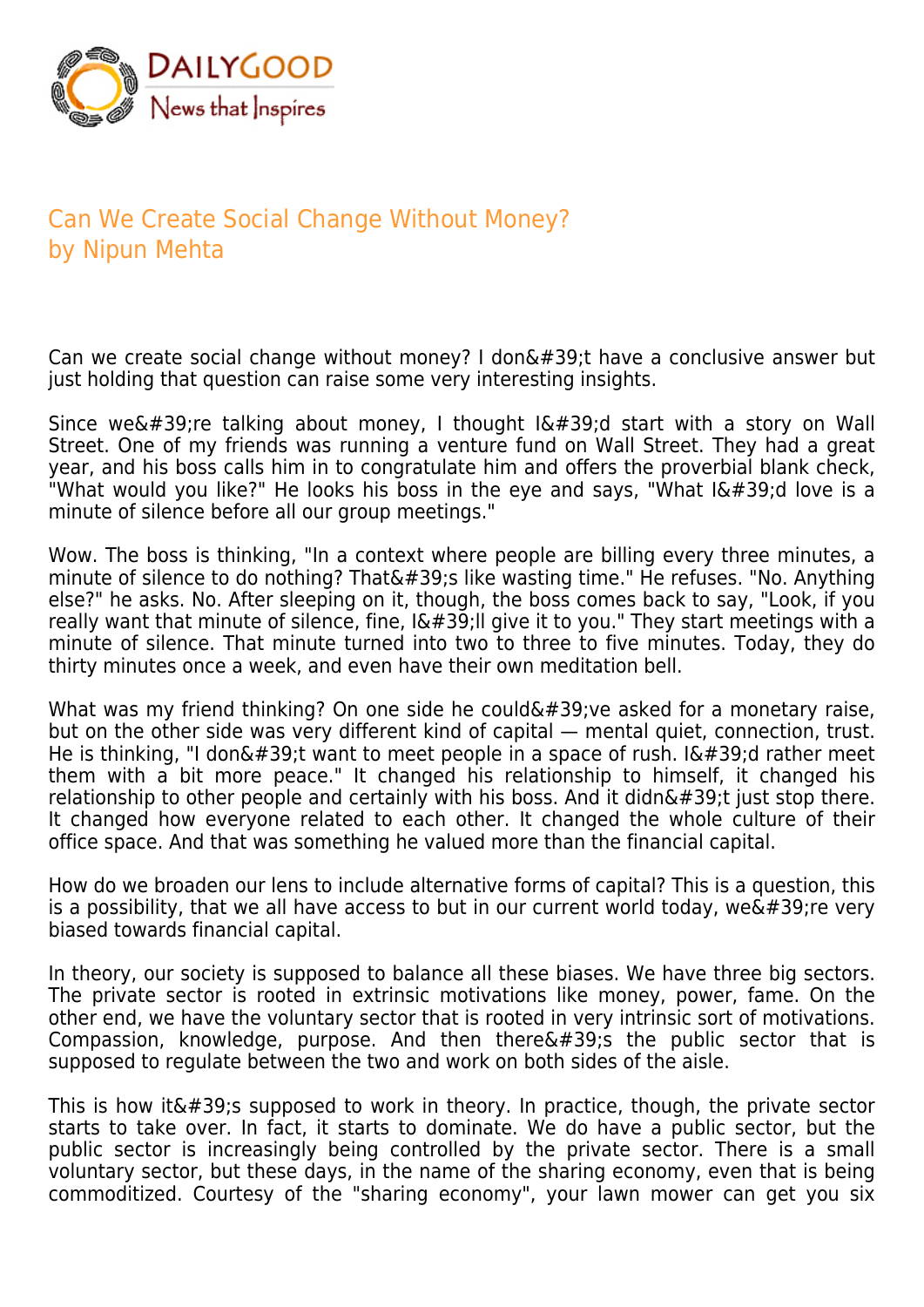bucks a day, and you can rent out your Hermès purse for a hundred dollars a party and your dog for five dollars a walk.

When we have a hammer, everything starts to look like a nail. If money is the only metric we have, we start to put a price tag on everything.

The problem with price tags is that we start to lose connection with the priceless. We start to lose connection with our intrinsic motivation.

What does science say about all this? Edward Deci at the University of Rochester has been studying incentives for over forty years. After thousands of experiments, he categorically asserts that the carrot and stick model doesn $'$ ;t work. This idea of a contingent reward  $-$  if you do this, you will get this  $-$  doesn $\&\#39$ ; t actually work.

For example, he studied people who loved to solve puzzles. Initially, they would solve puzzles just for the love of it, just for its intrinsic enjoyment. Then he started to pay them to do the same thing. So far so good. Then, at a later point, he stopped paying them. As soon as he stopped paying them, you would think they would return to that original state, right? It turns out, though, that they were no longer interested in solving puzzles at all!

What his research shows is that money desensitizes us. What science is actually telling us is this: Don $\&\#39$ ;t show me the money. When you $&\#39$ ; re working with intrinsic motivations, financial rewards can backfire.

At the Max Planck Institute, researchers have been studying 18-month olds. These toddlers are just playing and all of a sudden they see a bunch of strangers who are putting clothes out for drying. In the process, they drop a clothespin and need help getting to it. The toddlers see that a person is in need, and immediately go out to help. They pick up the clothespin and hand it to the strangers. Now, at that age, they haven $\&\#39$ ;t yet been taught kindness or compassion but they $&\#39$ ; re still moved to help. They $\&\#39$ ; re still moved to cooperate.

What science is telling us is that it&#39:s natural to give, that we&#39:re wired to care. In fact, not only is it quiding us to "don $&\&\#39$ ; t show me the money", but it $&\#39$ ; s saying to not offer any rewards at all. It  $\&\#39$ ; just not necessary.

The question we are left with is this  $-$  what designs emerge when we don't lead with money? What designs emerge when we lead with something subtler or something internal? We have many examples that offer insight into this inquiry.

Mother Teresa, of course, is an example that all of us know about. Someone purely motivated by intrinsic motivations. One of my friends, Lynne Twist, is a world-renowned fundraiser and author of a book titled, Soul of Money. She knows money. Many years ago, she had a very interesting conversation with Mother Teresa, whom she knew personally. "Mother Teresa, what's your fund raising strategy?" she asked. And Mother Teresa, with her big-hearted compassion, simply replied, "Oh, I just pray. Whatever I get is what I need."

It was simple. Here was a woman who had 400 centers in 102 countries and she  $\&\#39$ ; s kind of like the CEO of this whole operation and she is saying, "I have no fundraising strategy." Or rather she is saying, "My fundraising strategy is to be rooted so deeply in intrinsic motivation that external security is not even a concern."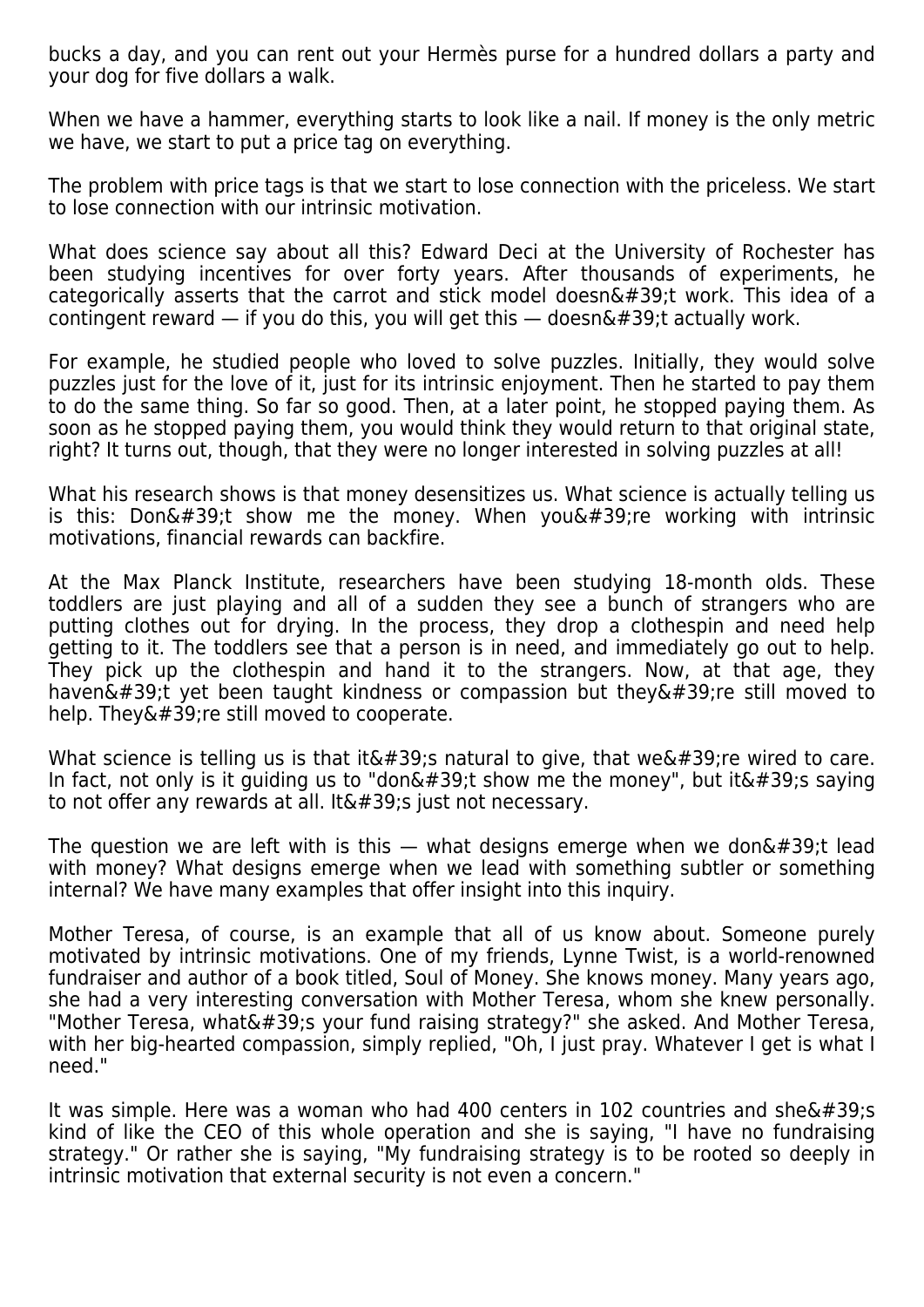We have many modern examples as well. Linux rivaled Microsoft Windows purely with a distributed army of volunteers. Wikipedia did that with Encyclopedia Britannica. On Wikipedia alone, through those micro-edits that volunteers made, hundred million volunteer hours have been donated. CouchSurfing, similarly, allowed strangers to stay on each other $\&\#39$ ; couches and disrupted the hotel industry.

As we look closely, we see an entire spectrum of motivations. It starts with extrinsic motivations on one side and goes all the way to intrinsic motivations. On the extrinsic side, there $'$ ; money, power, fame; somewhere in between you have things like fun, learning, growth and purpose. Then on the intrinsic end of the spectrum, you have these very profound motivations like healing, forgiveness, inner-transformation and ultimately compassion.

On that extrinsic end, we have thousands and thousands of examples, but on the other side, on the side of intrinsic motivations, we don $\&\#39$ ; have too many. Alcoholics Anonymous, for example, is a completely decentralized, distributed, and a never-monetized effort. It points towards the other end of the spectrum, but we have an opportunity to create a lot more examples here.

Back in 1999, we started ServiceSpace that rested squarely on the intrinsic end of this spectrum. It started with four of us, building websites for non-profits. Underneath the work, though, what we wanted to do was to anchor ourselves purely in the spirit of service. Over the last sixteen years, we  $\&\#39$ : ve organized around three core principles that have kept us rooted in that intrinsic motivation.

The first one is that we are volunteer run. Many people look at that as scarcity of paid staff and ask, "How will you scale?" What we noticed was that we actually had an abundance of social capital. Imagine that you $\&\#39$ ; re trying to raise a million bucks. You could get it from one or two people, or a dollar from a million people. Which is stronger? A million people saying, "Yes, I believe in what you  $\&\#39$ ; re doing. Yes, I care." The cumulative energy of that is profound. It  $\&\#39$ ; powerful. That  $\&\#39$ ; what we were experiencing with small contributions of time from many volunteers.

Similarly, our second principle is to not fundraise. When you don $\&\#39$ :t ask for resources, you naturally feel a lot of gratitude for all that ends up in your lap. You learn to creatively work with what you  $\&\#39$ ; ve got, and you start to cooperate. Incredible synergies emerge, particularly when working with non-financial capital.

Lastly, our third principle is to focus on small. It wasn $\&\#39$ ; t about big things outside, but rather it was about the subtle on the inside. Being in the change you wish to see in the world starts to attune us to the subtle. The resulting awareness, in a very profound way, ignites our deepening understanding of interconnection.

With these three principles, ServiceSpace manages to create lot of impact in the world. We started by building websites for non-profits and we ended up helping thousands of efforts come online. Then we started building portals like DailyGood and KarmaTube. Every year we send seventy million emails, and not a single one of them has an ad -- or even a reference to buying something. It is purely non-financial.

Still, how far can we push ourselves while still operating solely on the strength of these intrinsic motivations?

We started this game of kindness called Smile Cards and it spread to over a hundred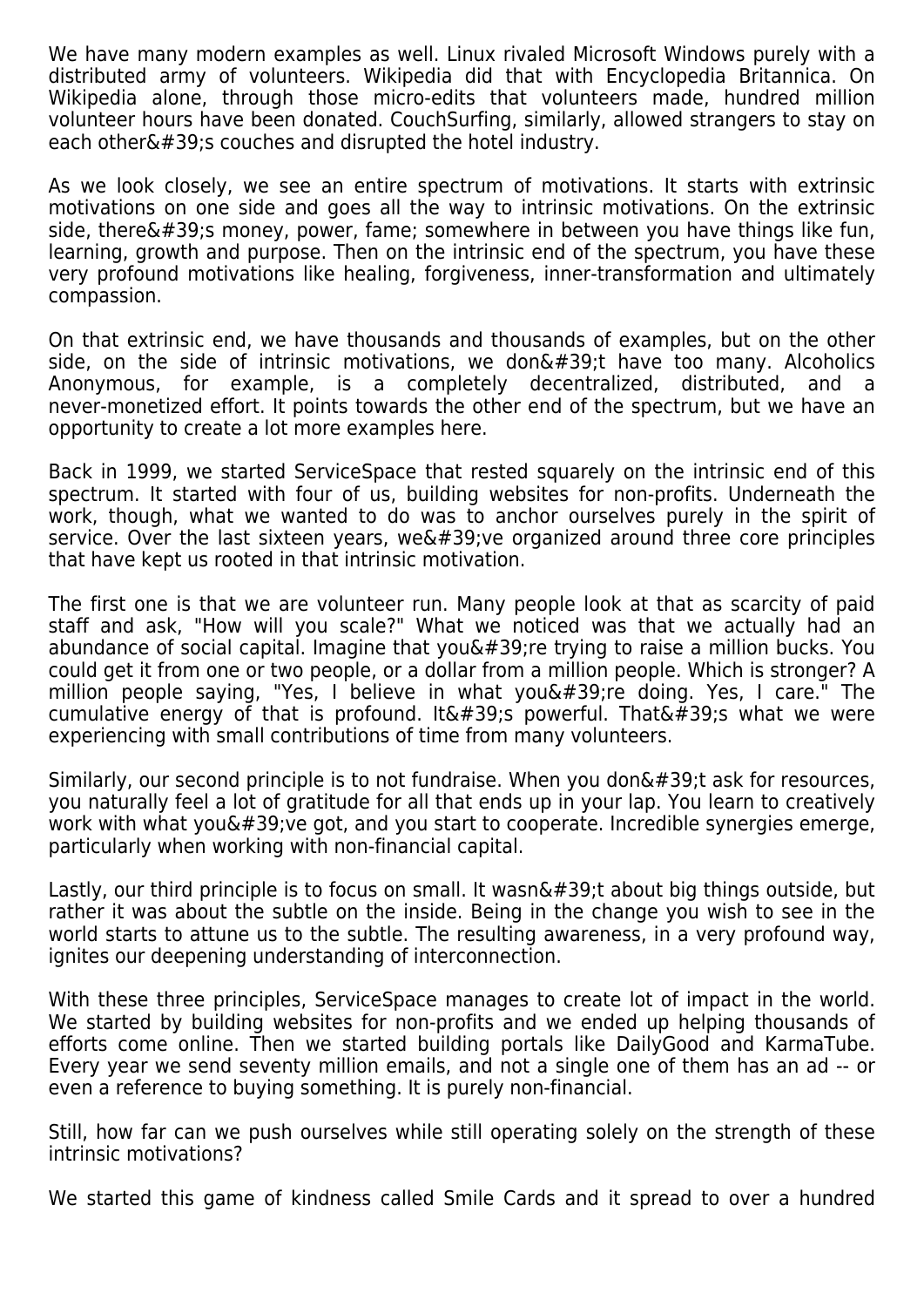countries. In local communities we started these gift-economy experiments like Karma Kitchen where people are redefining what it means to engage in transaction. In living rooms around the world, Awakin Circles started. In all, more than half a million members were co-creating something that was engaging the attention of millions -- all without ever raising a single penny, and moved by love, service and our innate connection to each other.

It $\&\#39$ ; not just that you can do a lot with this. We often take metrics from the extrinsic side of the spectrum to measure the impact on the intrinsic end. That puts a very low ceiling on its potential.

Operating with the power of intrinsic motivation alone fundamentally changes the way in which we relate to each other. It gives birth to a whole new realm of possibilities.

Karma Kitchen is like a regular restaurant, except that at the end of the meal, your check reads zero. It  $\&\#39$ ; zero because someone before you has paid for you and you get to pay forward for somebody after you. You are trusted to pay forward whenever you want. When people are just giving for the love of it, it changes the way they interact in that collective space. It  $\&\#39$ ; a profound idea that has worked wonders in seventeen places around the world.

What works, though,  $\sin\omega$ #39;t the intellectual idea -- it $\omega$ #39;s actually the experience. It $\&\#39$ :s actually realizing that when you walk in, the greeter is a volunteer. The person who is waiting on your table, the person who plates your food, the person who  $\frac{439}{5}$ bussing your tables, they  $\&\#39$ ; re all volunteers. That guy doing dishes in the back, who signed up to be on his feet for six hours, to just do dishes so you can have an experience of generosity, is also a volunteer. When you realize this, it begets a very different kind of generosity in you. A flow of deep compassion emerges. It  $\&\#39$ ; very natural.

Minah Jung was a student at UC Berkeley when she first volunteered at Karma Kitchen. She was so moved by the concept that she decided to study it. In fact, her research on Karma Kitchen and other gift economies became her PhD thesis. With eight different experiments, she poured through data with academic rigor, and came out with a seminal paper titled, "Paying More When Paying For Others." If you create a strong context, people respond to generosity with even greater generosity.

Richard Whitaker runs his art magazine in the same way. He was running it for fifteen years with the traditional subscriber model, and then he ran across ServiceSpace and said, "Wow, this is great. This is how I want show up in the world." He offered refunds to all his current subscribers and said, "From now on, the magazine will operate only offerings of gratitude."

Similarly, Thuy Nguyen is experimenting with this pay-forward model at her acupuncture clinic.

I want to end with this story of one of my friends, Uday-bhai. He $\&\#39$ ; a rickshaw driver. By all traditional metrics, he would probably be a UN statistic on one of those poverty charts. He $&\#39$ ; a humble rickshaw driver but he has another kind of resource. He believes in love, he believes in people. Uday-bhai decided to run his rickshaw on a pay-it-forward basis. You sit in his rickshaw and there is no money meter. Someone before you has paid for you and you get to pay forward for people after you, whatever you moved to offer. He trusted that goodness in people, in the sixth largest city in India. Naturally, many asked him, "Is it working?" He says, "Here's my ledger. Point A to